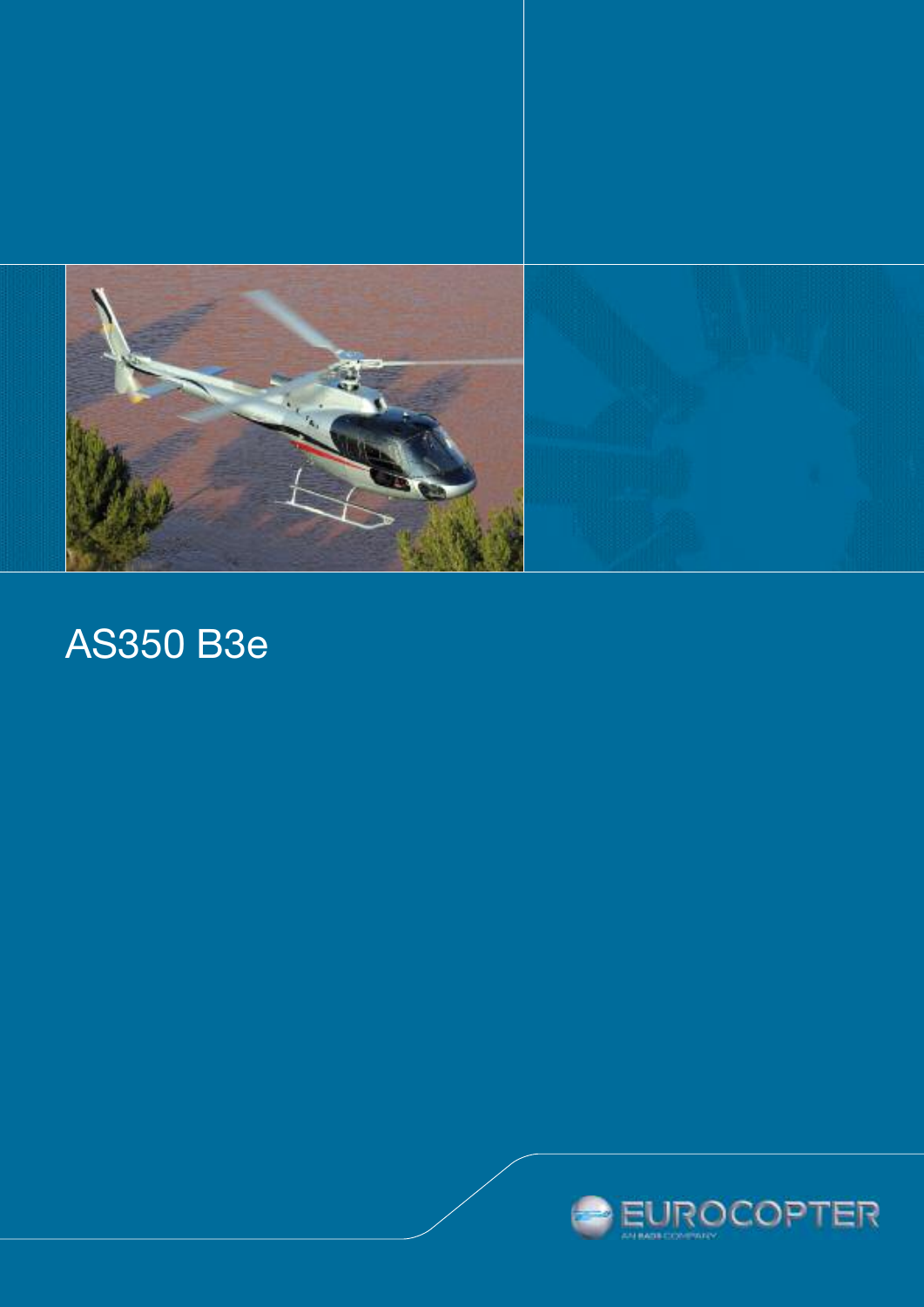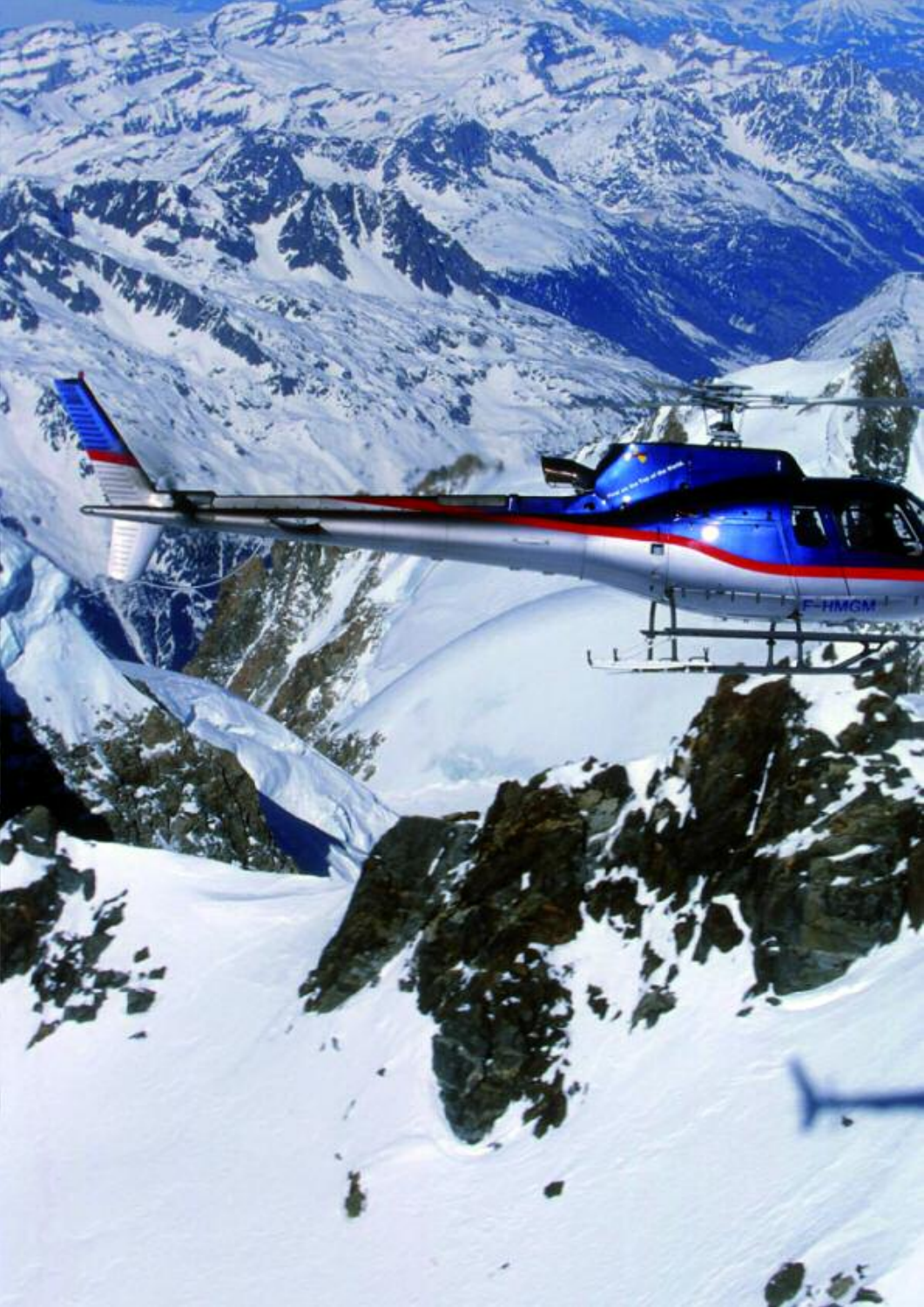## Making the best even better!

The high-performance member of the Ecureuil family, the AS350 B3 outclasses all other single engine helicopters for performance, versatility, safety and competitive acquisition and maintenance costs. It excels in hot conditions and very high altitudes, and broke records when a standard production aircraft landed on the top of Mount Everest in 2005 (altitude: 29,029 ft / 8,848 m).

And the best keeps getting even better - Eurocopter is taking this aircraft to a whole new level with the enhanced AS350 B3e.

The AS350 B3e is powered with a new Turbomeca Arriel 2D engine including a new generation dual digital engine control system (FADEC), backed up with one independent control system for automatic start-up sequences and care-free engine handling.

This modern engine has an increased reliability and decreased maintenance costs and is fitted with an Engine Data Recorder.

The AS350 B3e cockpit, with its dual LCD-screen Vehicle and Engine Multifunction Display (VEMD), allows the pilot to check at a glance the main vehicle and engine parameters - thus reducing his workload and enhancing safety.

The AS350 B3e offers a new elegant cabin, increasing passenger comfort.

Thanks to its versatile flat floored cabin, the AS350 B3e can be quickly and easily reconfigured for all types of missions, from utility and heavy load transportation to medical evacuation, Search and Rescue, law enforcement and passenger transportation.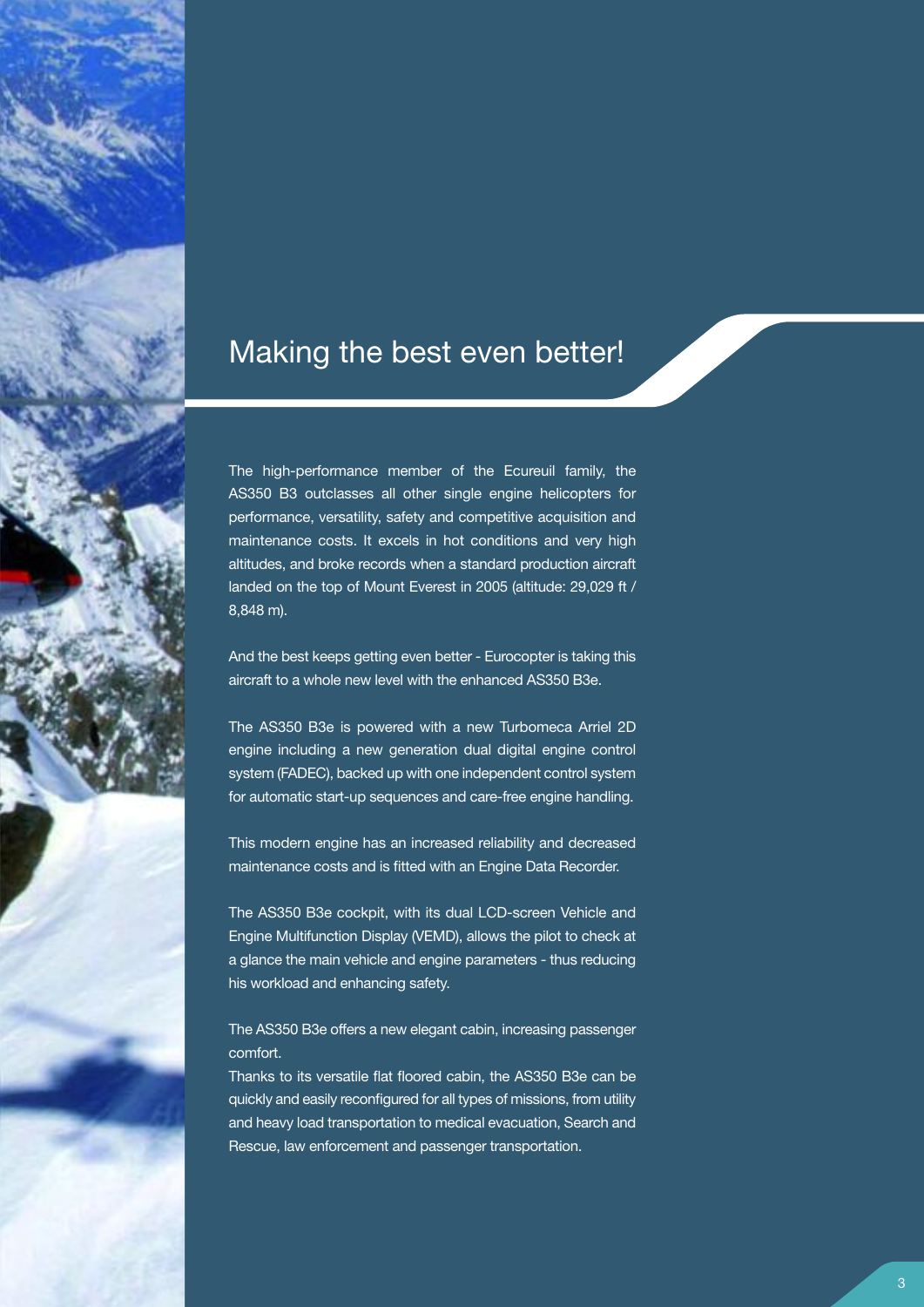### **Utility**

The powerful AS350 B3e is reliable, comfortable, safe and cost-effective.

The AS350 B3e can be configured, and easily reconfigured, with a long list of certified optional equipment for whatever utility mission you may have. With its lifting power capacity, endurance and manoeuvrability, the AS350 B3e is always up for the most rigorous hot and high missions and sling work (external load capability is 3,086 lb / 1,400 kg).

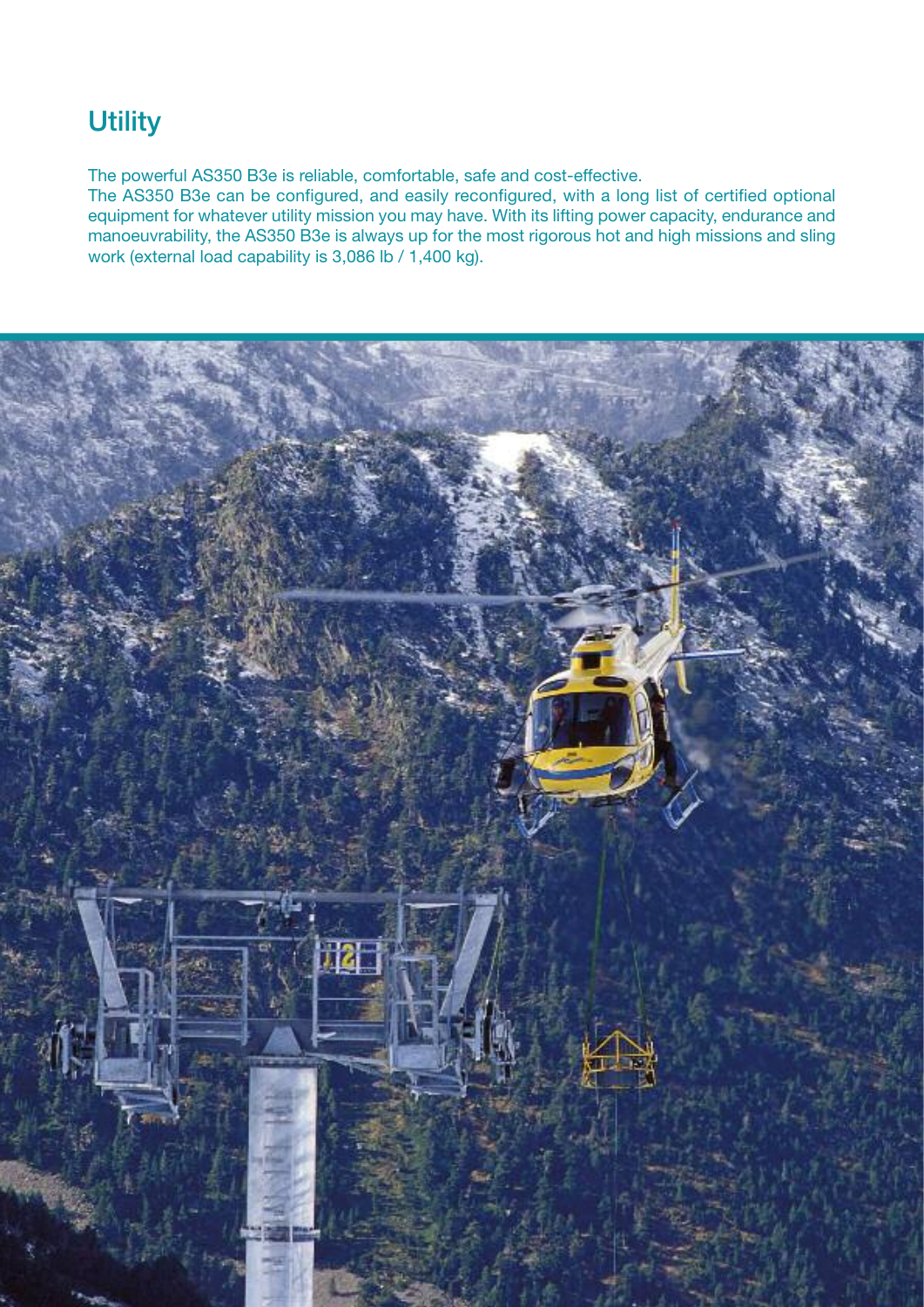



#### Ready for Any mission

The new powerful Arriel 2D engine offers state-of-the-art technology for outstanding reliability, simplified maintenance and low operating costs.

#### Mission Capabilities :

- Sling load operations
- Fire fighting
- Hoisting
- Power line inspection
- Crop spraying
- News gathering
- Parachute dropping

#### A wide range of optional equipment:

Second battery kit, sand prevention filter, sliding doors, tail rotor arch, cabin floor window, etc.





Electrical external mirror



Swing load



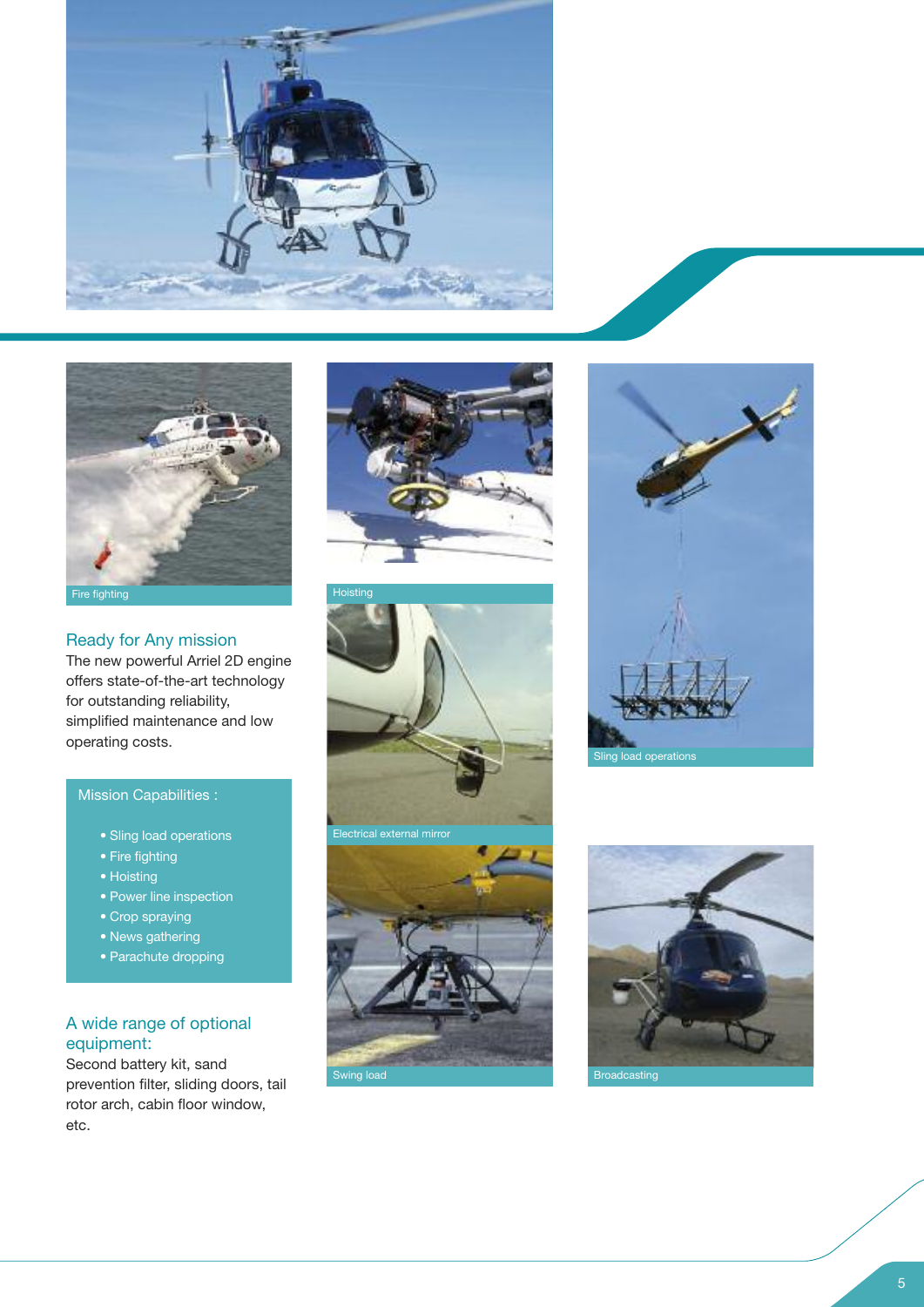### **Law Enforcement**

The AS350 B3e is well adapted to multi-role law enforcement missions: surveillance, command and control, search and rescue, SWAT unit transportation or hoisting of canine units, as well as flying border patrol in hot and high conditions.

The AS350 B3e offers excellent visibility, a pilot-friendly ergonomic cockpit and exceptional endurance and speed.

The unobstructed flat floor cabin concept and low vibration level allow for the installation of all necessary equipment, including fully integrated law enforcement instrument panels, infrared cameras and tactical consoles.

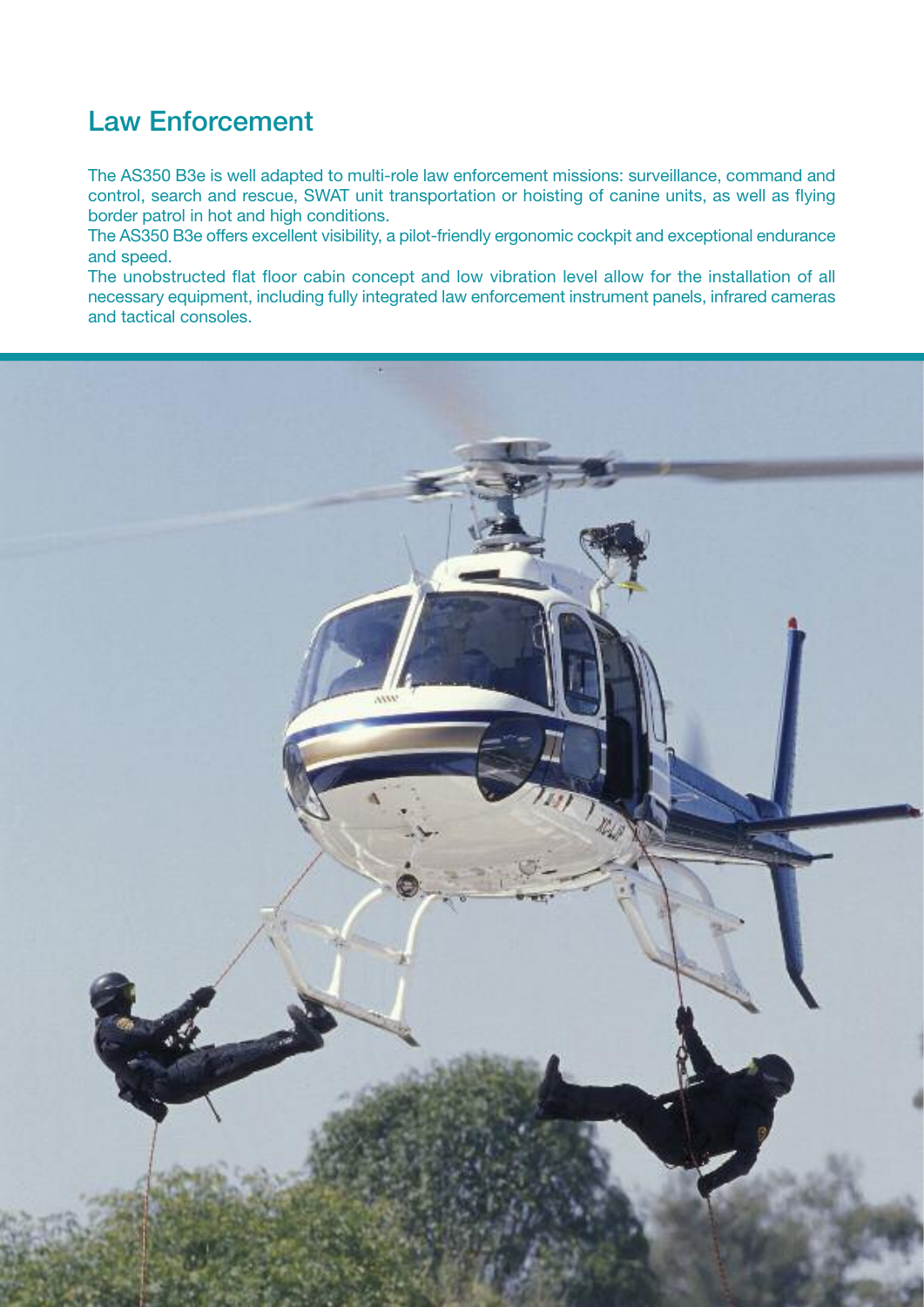



Eyes in the Sky

The AS350 B3e features the latest technologies and can also be equipped with a wide range of certified optional law enforcement equipment.

Police forces in some 30 regions across the world already operate aircraft from the AS350 B3 family. The AS350 B3e is capable of high-speed pursuits and offers excellent manoeuvrability. Thanks to its FADEC-equipped engine, starting the AS350 B3e is automatic and very simple. Its modular design makes it easy to maintain, increasing its availability rate.

The AS350 B3e offers day and night VFR flight capability and can be customised with NVGcompatible lighting sources and instruments.

#### A wide range of optional equipment and capabilities are available:

Infrared thermal imaging system (both modes can be recorded or transmitted via microwave downlink), moving map with zoom and GPS, tracker for following or locating stolen property or vehicles, wire-strike protection system, gyro-stabilised binoculars, simultaneous 4 channel police radio, pilot & co-pilot windshield wiper, second battery kit, air conditioning system, sand prevention filter, tail rotor arch, electrical external mirror, emergency floatation system, cargo hook, hoist, etc.







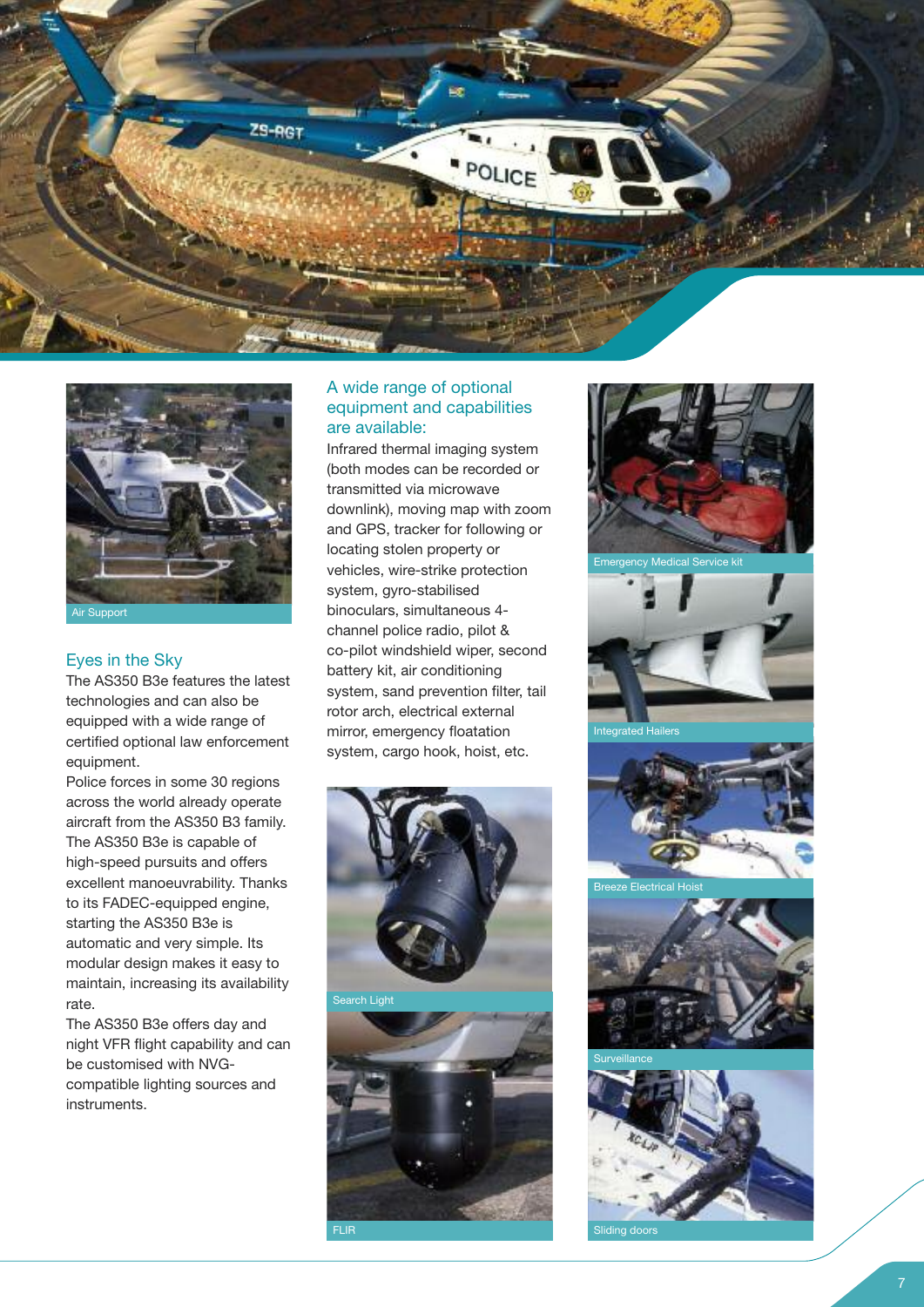### **Passenger Transportation**

The AS350 B3e provides passengers with the highest level of comfort and elegance in its roomy, air-conditioned, redesigned cabin.

The pilot's workload is considerably reduced thanks to the aircraft's ergonomic cockpit featuring dual LCD-screen Vehicle and Engine Multifunction Display (VEMD).

The AS350 B3e offers a low vibration level and great comfort for passengers. With its easy cabin access through two large sliding doors, forward-facing seats and large baggage compartments, the AS350 B3e is the ultimate single engine helicopter for the most demanding business aviation customers all over the world.

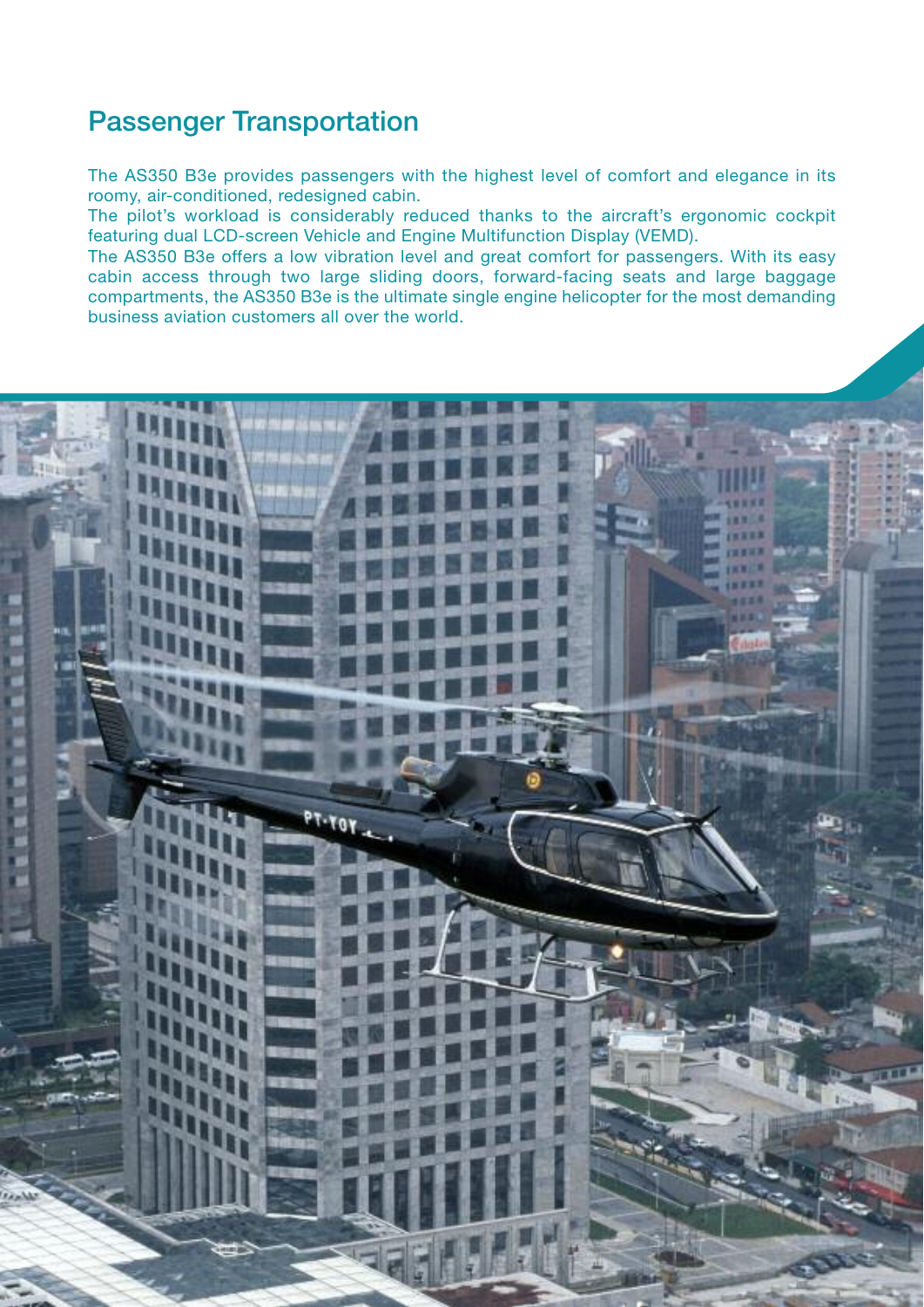



#### New Interior Design

Thanks to its wide and unobstructed cabin, high cruising speed, range and payload, the AS350 B3e can carry more passengers on more round-trips per day than any other helicopter in its class.

The interior and its seats have been redesigned to provide the most comfortable and stylish accommodations for your flight.

#### Various seating layouts

- Standard configuration: 5 passengers + 1 pilot.
- High density configuration: 6 passengers + 1 pilot.
- In its STYLENCE® configuration (4 passengers + 1 pilot), the AS350 B3e offers all the amenities of a small executive jet with the added value of being able to land everywhere. The new STYLENCE® package offers a refined cabin finishing and comes in 6 different styles (6 colors: Silk, Terra, Flame, Cobalt, Shadow and Titanium).

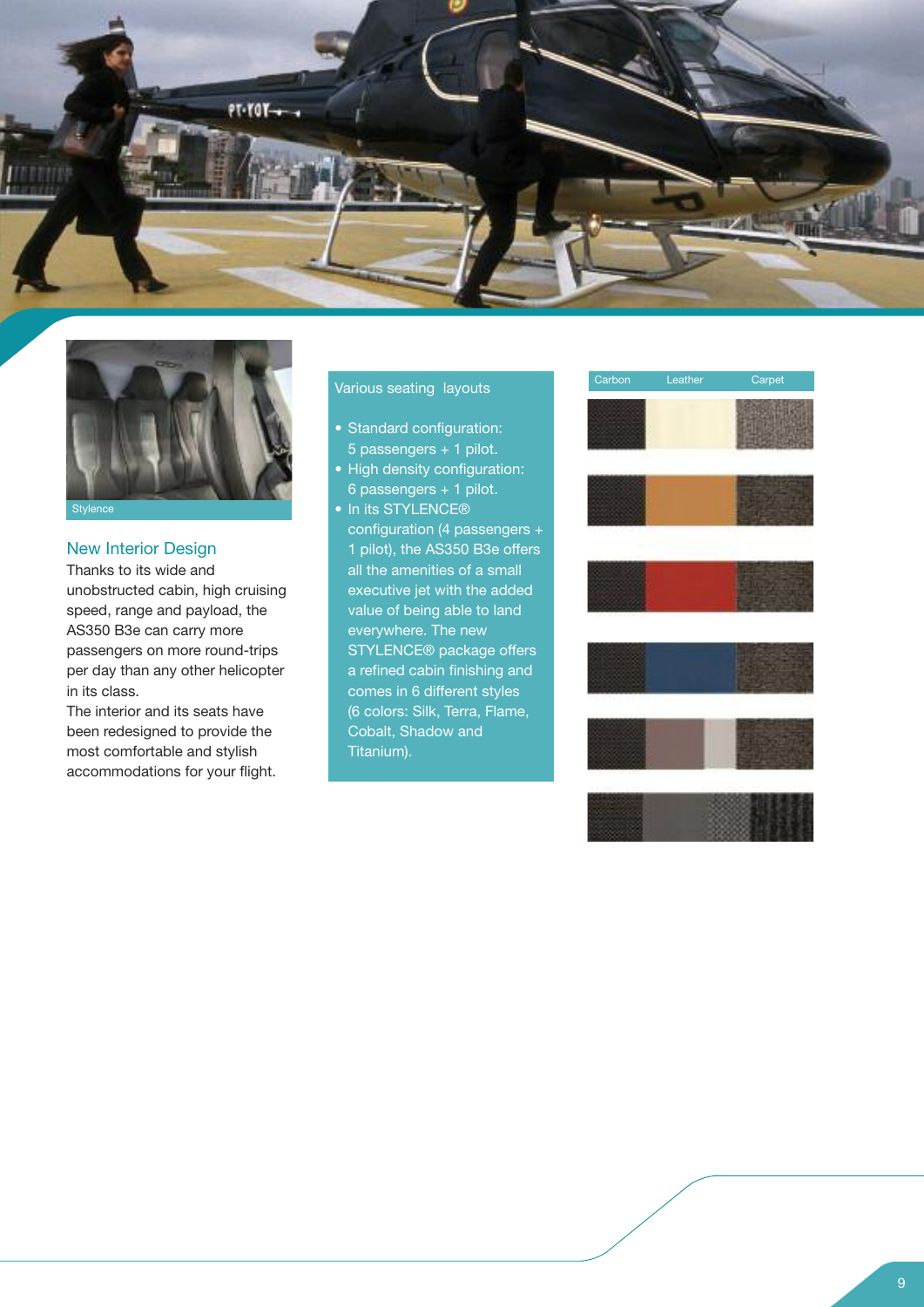### **Support and Services**

At Eurocopter, supporting your helicopter operations with the highest level of excellence is our priority. We are dedicated to meeting our customers' needs, whether it be maximizing flight revenues, ensuring public safety or saving lives. In order to provide customized services, we offer:

• A worldwide service network of 27 subsidiaries and participations, more than 100 distributors, representatives, training centers, repair and overhaul facilities and maintenance centers around the globe, as well as logistic hubs in France, Hong Kong and the USA.

- Customer Service Centres in Europe, Asia and the USA offering around-the-clock customer assistance, 7 days a week, 365 days a year to keep you in the skies.
- A wide array of service solutions to meet all your needs in terms of technical support, component repair and overhaul, spare parts support, technical publications and training – at Eurocopter facilities worldwide or at your own facilities.

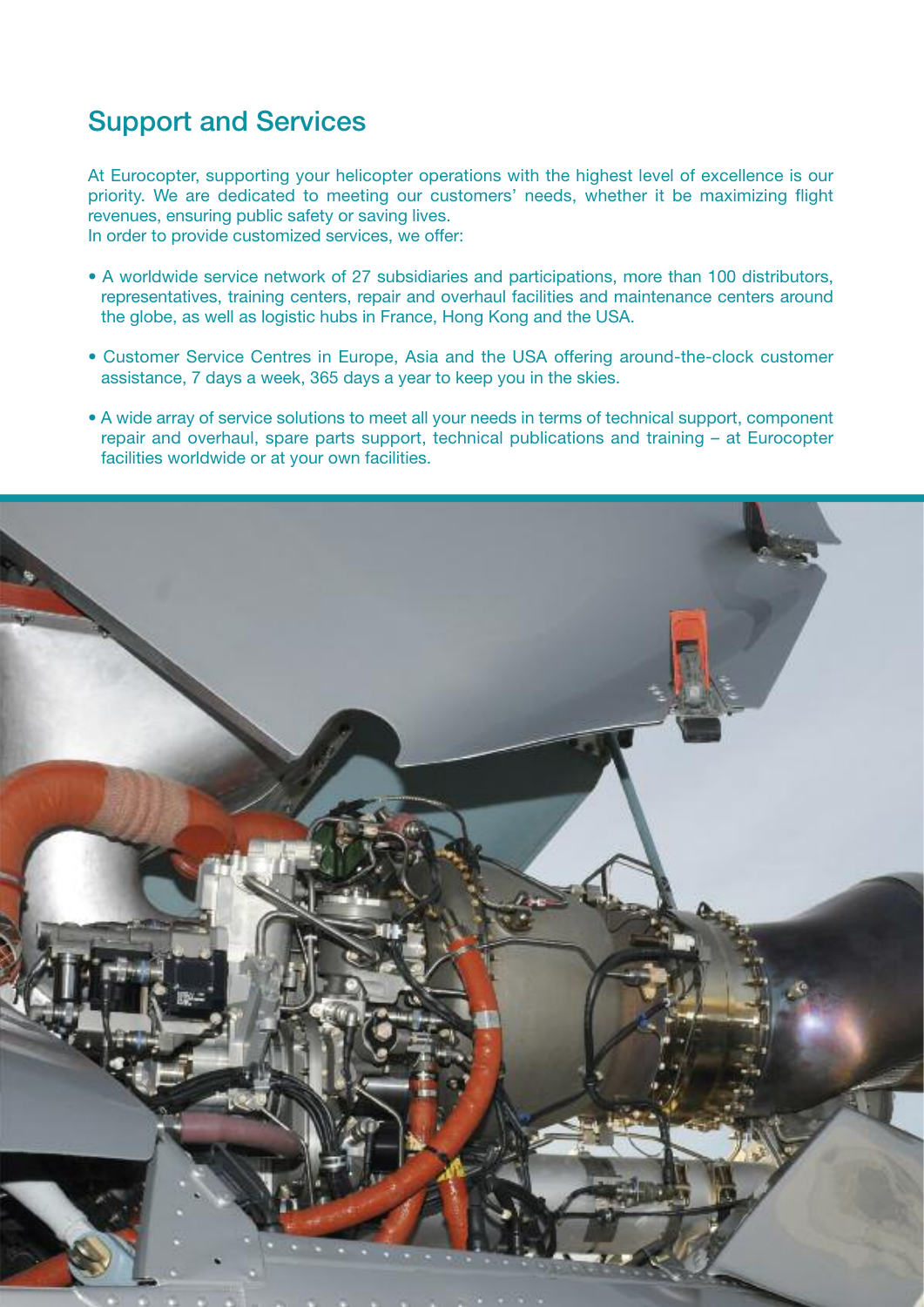



#### Easy Maintenance

Daily inspections and final flight inspections made by the pilot quickly and easily.

#### Comprehensive Basic **Support**

From the moment you purchase your aircraft, you will have access to all Eurocopter services, such as:

- Customer Service Centre
- Initial Parts Provisioning
- Warranty
- Technical support
- On-site technical assistance
- Technical publications
- Type rating for pilots and technicians.

#### Additional Services

Eurocopter can also provide the following services solutions:

#### Field Service

Our field technicians are equipped with the latest diagnosis technology and are trained and qualified according to the most demanding qualification regulations.

#### Extended Repair & Overhaul

A large repair and overhaul network with one single interface to manage your maintenance, based on a unique technical know-how and our first class engineering made up of trained and highly qualified technicians.

#### Tailored support solutions

For AS350 B3e operators, Eurocopter offers tailor-made services to match your operational requirements:

- Guaranteed Turn-Around-Times will enable you to better schedule your maintenance
- Standard exchange services to support your aircraft availability and inventory optimization.

Additional or Specific

#### **Training**

From advanced training tools to Full Flight Simulators:

- CAI (Computer Aided Instruction)
	- A teaching tool fully FCL2 (pilots) and Part 147 (airframe mechanics T1-Avionics T2) compliant, specially designed for instructors.
	- Combined with classroom courses, the CAI will help reduce training time and significantly improve the trainees' skills.
- CBT (Computer Based Training) - Self-training tool used on site and at your own schedule.

Mission-oriented training programs based on specific operations are also available, including:

- Safety and Survival training: How to assure a safe and efficient flight, in accordance with Appendix 1 paragraph OPS 3.965.
- Survival and Rescue training: How to survive and be located and rescued during harsh winter conditions.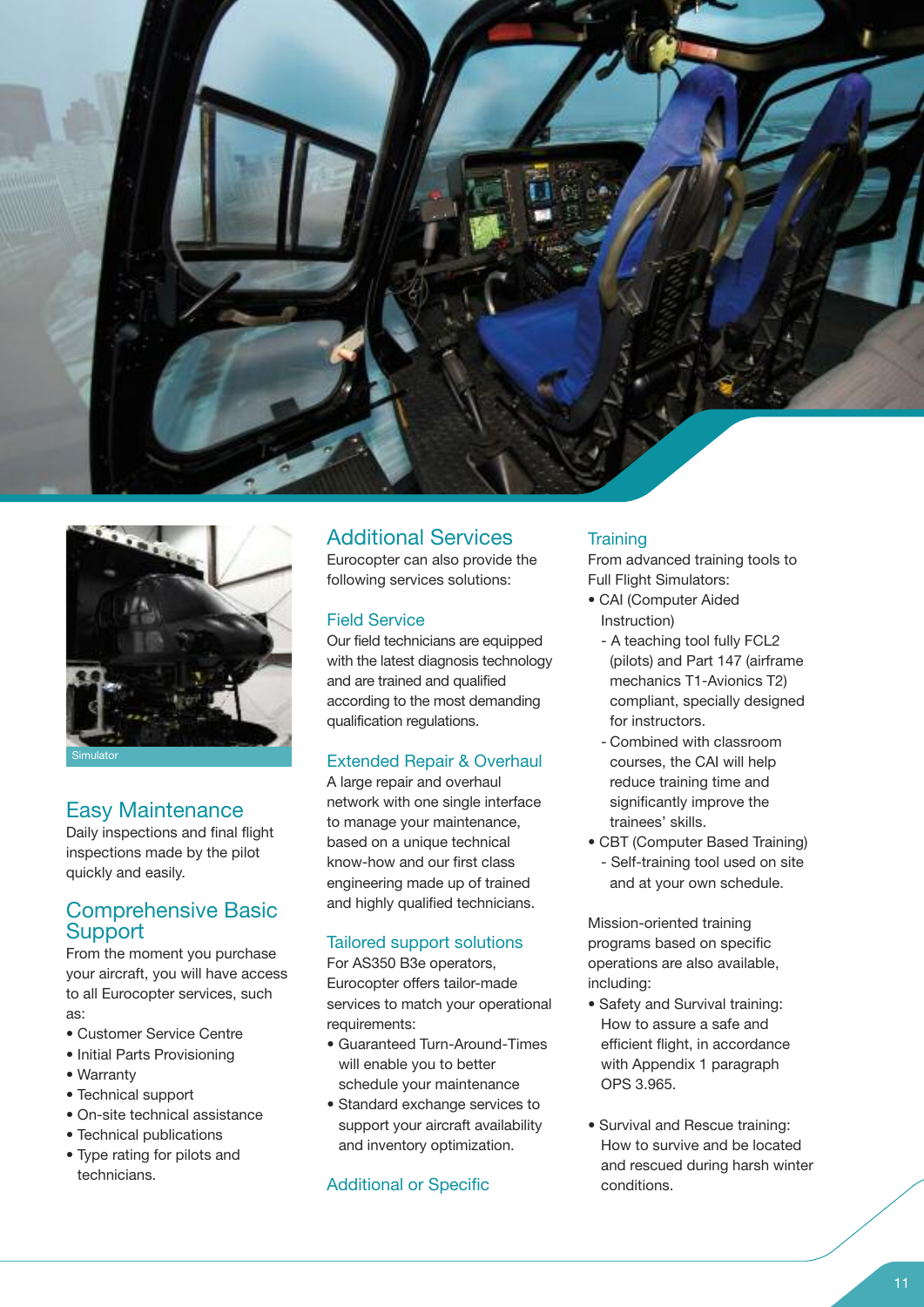### **Technology**

The AS350 B3e cockpit is fitted with a dual LCD-screen Vehicle and Engine Multifunction Display (VEMD), allowing the pilot to check at one glance the main vehicle and engine parameters - thus reducing his workload and enhancing safety.

The use of composite material for the airframe, rotors and main rotor head gives the AS350 B3e the best protection against corrosion and, consequently, reduces your maintenance costs.

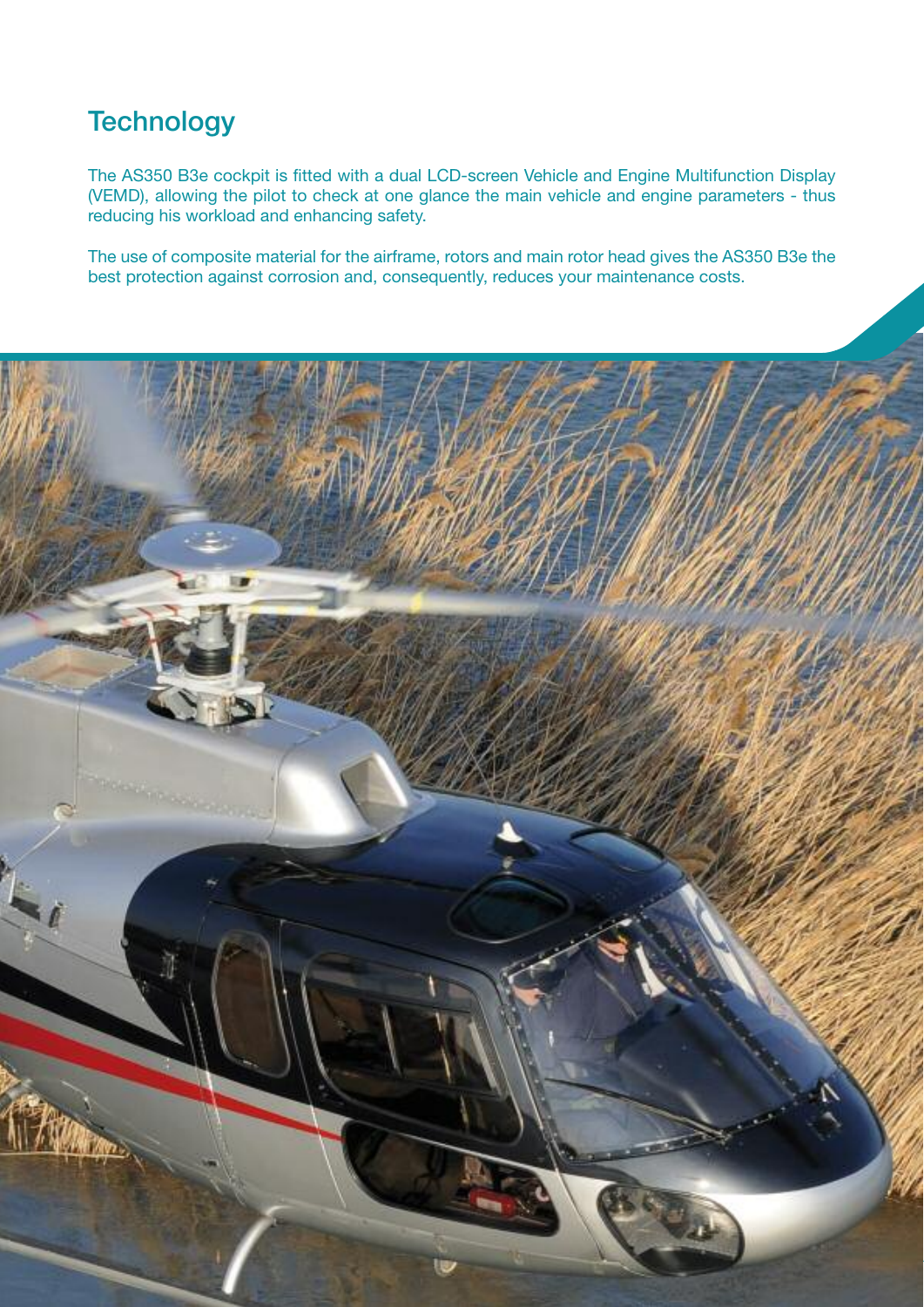#### **A State-of-the-art Workhorse**

#### New Turbomeca Arriel 2D engine: High performance, Reliable and Low Maintenance Cost

- The legendary reliability of the Arriel: the Arriel family has over 32 million flight hours of experience
- Modular design
- New dual-channel Full Authority Digital Engine Control (FADEC) generation is backed-up with one independent control system to enhance safety and decrease the pilot's workload. It also ensures engine monitoring, providing it with the correct fuel, air and ignition ratios required for optimum performance with minimum fuel expenditure to suit any given exterior condition.
- Engine Data Recorder: it manages cycle countings and damage tracking for more anticipated maintenance.
- Time Between Overhaul (TBO): Engine TBO and maintenance inspection intervals are extended, reducing operating costs.



absorbing seat

#### Vehicle and Engine Multifunction Display

The VEMD is a modern, fully duplex equipment for the management and control of the main vehicle and engine parameters. It provides several display modes: operational (mission and performance calculation, automatic engine power check) and maintenance mode (flight report, failure and over limit detection).

The VEMD considerably reduces the flight crew's workload and improves safety, as the pilot can see all the parameters at a glance and concentrate solely on his mission.

#### Hydraulic system and Flight Controls improvement

• enhanced reliability

• decreased maintenance.



Tail rotor

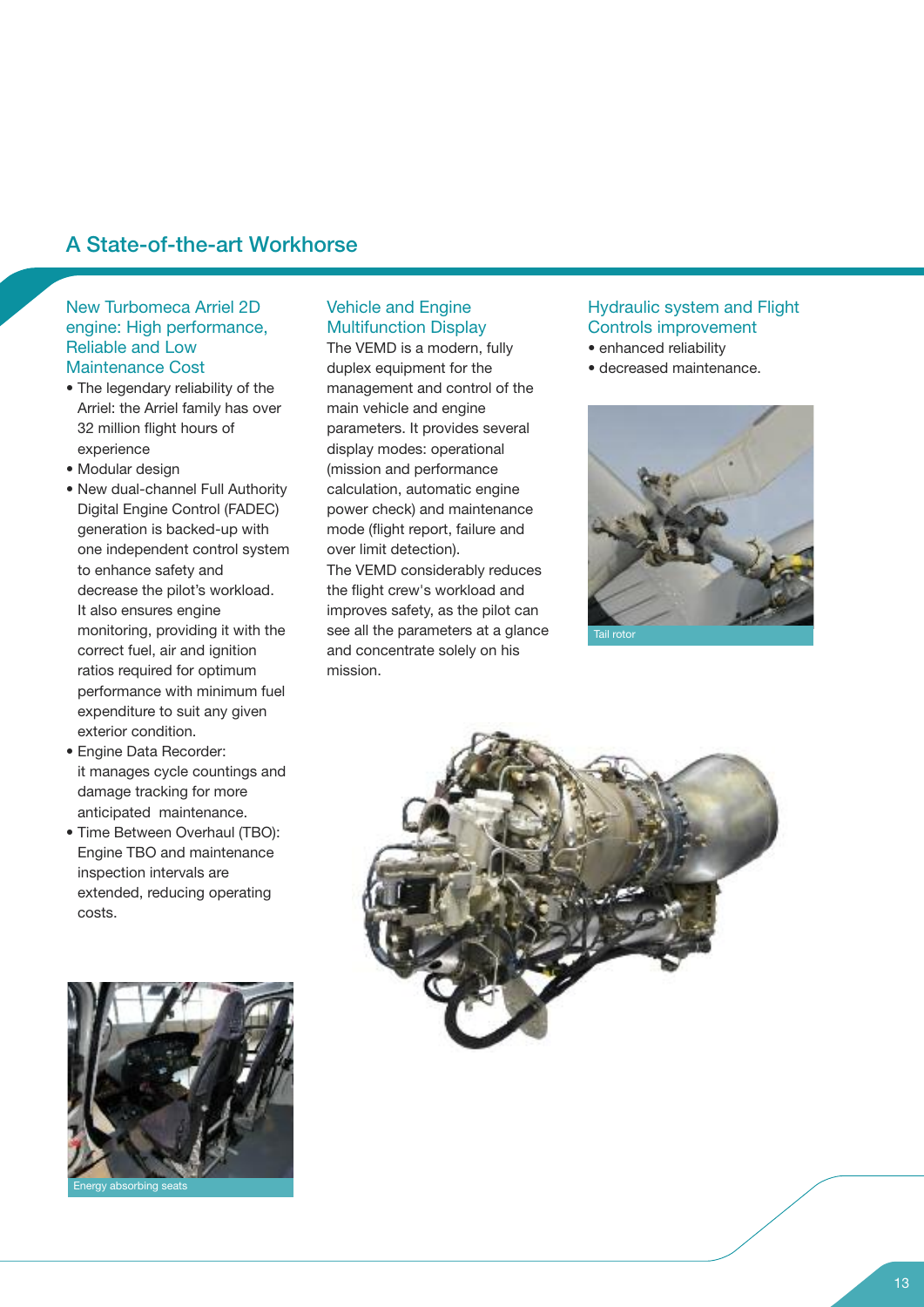### **Characteristics**

#### Leader in its class

The powerful, high-performance AS350 B3e is designed to carry out the most demanding missions in the most extreme weather and geographical conditions. Its exceptional lifting capability, high endurance, extended range and fast cruise speed make the AS350 B3e the leader in its class.

#### Another world record:

An AS350 B3 climbed to 3,000 meters / 9,900 ft in 2 minutes 21 seconds and made a world record landing on Mount Everest.

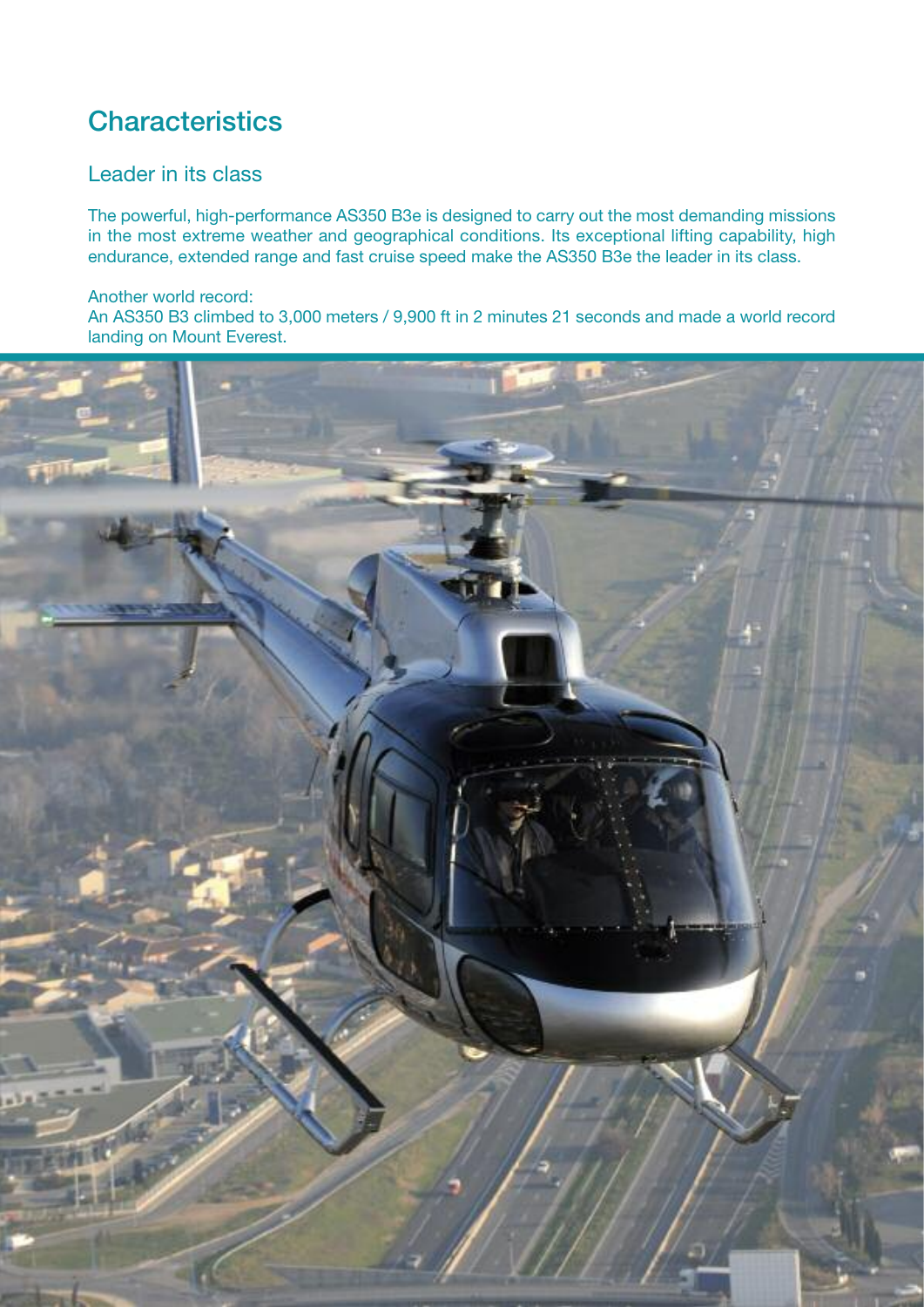### **The value of experience**

The AS350 B3e is a member of Eurocopter's rugged and proven Ecureuil family. Some 4,900 Ecureuils have been delivered in 98 countries for some 1,600 operators. These aircraft have cumulated more than 22 million hours.

More than 900 AS350 B3 series are currently in-service worldwide, and are mainly used for high performance missions in "high and hot" conditions.

| Passenger transportation                                   |                                              |  |                                          |           |
|------------------------------------------------------------|----------------------------------------------|--|------------------------------------------|-----------|
| Configuration                                              | Pilot                                        |  | Passenger                                |           |
| High density version                                       | 1                                            |  | 6                                        |           |
| Standard version                                           | 1                                            |  | 5                                        |           |
| Comfort version                                            | $\mathbf{1}$                                 |  | 4/5                                      |           |
| Air medical transportation                                 |                                              |  |                                          |           |
| Configuration                                              | Pilot                                        |  | Doctor                                   | Stretcher |
| Casualty evacuation                                        | $\overline{1}$                               |  | $\overline{2}$                           | 1         |
| Load transportation                                        |                                              |  |                                          |           |
| Configuration                                              | Pilot                                        |  | Load in cabin                            |           |
| Cargo carrying                                             | 1                                            |  | 105.9 ft <sup>3</sup> (3m <sup>3</sup> ) |           |
| Weights                                                    |                                              |  |                                          |           |
| Maximum takeoff weight                                     | 4,960 lb / 2,250 kg                          |  |                                          |           |
| With the optional " kit to increase Internal Gross Weight" | 5,225 lb / 2,370 kg                          |  |                                          |           |
| Maximum takeoff weight with external load                  | 6,172 lb / 2,800 kg                          |  |                                          |           |
| Maximum cargo-swing load                                   | 3,086 lb / 1,400 kg                          |  |                                          |           |
| Engine                                                     |                                              |  |                                          |           |
| 1 TURBOMECA ARRIEL 2D turbine engine                       |                                              |  |                                          |           |
| Takeoff power on AS350 B3e                                 | 847 shp / 632 kW                             |  |                                          |           |
| Performance at Max. GROSS WEIGHT, ISA, SL                  |                                              |  |                                          |           |
| Maximum speed (VNE)                                        | 155 kts / 287 km per hr                      |  |                                          |           |
| Fast cruise speed                                          | 140 kts / 345 nm                             |  |                                          |           |
| Range with standard tank                                   | 127 kts / 638 km                             |  |                                          |           |
| Max Endurance                                              | 4 hrs 23 min                                 |  |                                          |           |
| Rate of climb                                              | 1,959 ft per min / 10 m per sec              |  |                                          |           |
| Service ceiling                                            | 16,550 ft / 5,044 m                          |  |                                          |           |
| Hover ceiling IGE                                          | 13,200 ft / 4,023 m                          |  |                                          |           |
| Hover ceiling OGE                                          | 11,100 ft / 3,383 m                          |  |                                          |           |
| <b>Operation Limitations</b>                               |                                              |  |                                          |           |
| Maximum altitude (PA)                                      | 23,000 ft / 7,010 m                          |  |                                          |           |
| Minimum temperature                                        | $-40^{\circ}$ C / $-40^{\circ}$ F            |  |                                          |           |
| Maximum temperature                                        | ISA + 35°C / 95°F, limited to + 50°C / 122°F |  |                                          |           |

The data set forth in this document is for informational purposes only, and may vary with conditions. For performance data and operating limitations, reference see approved flight manual and all related documentation.